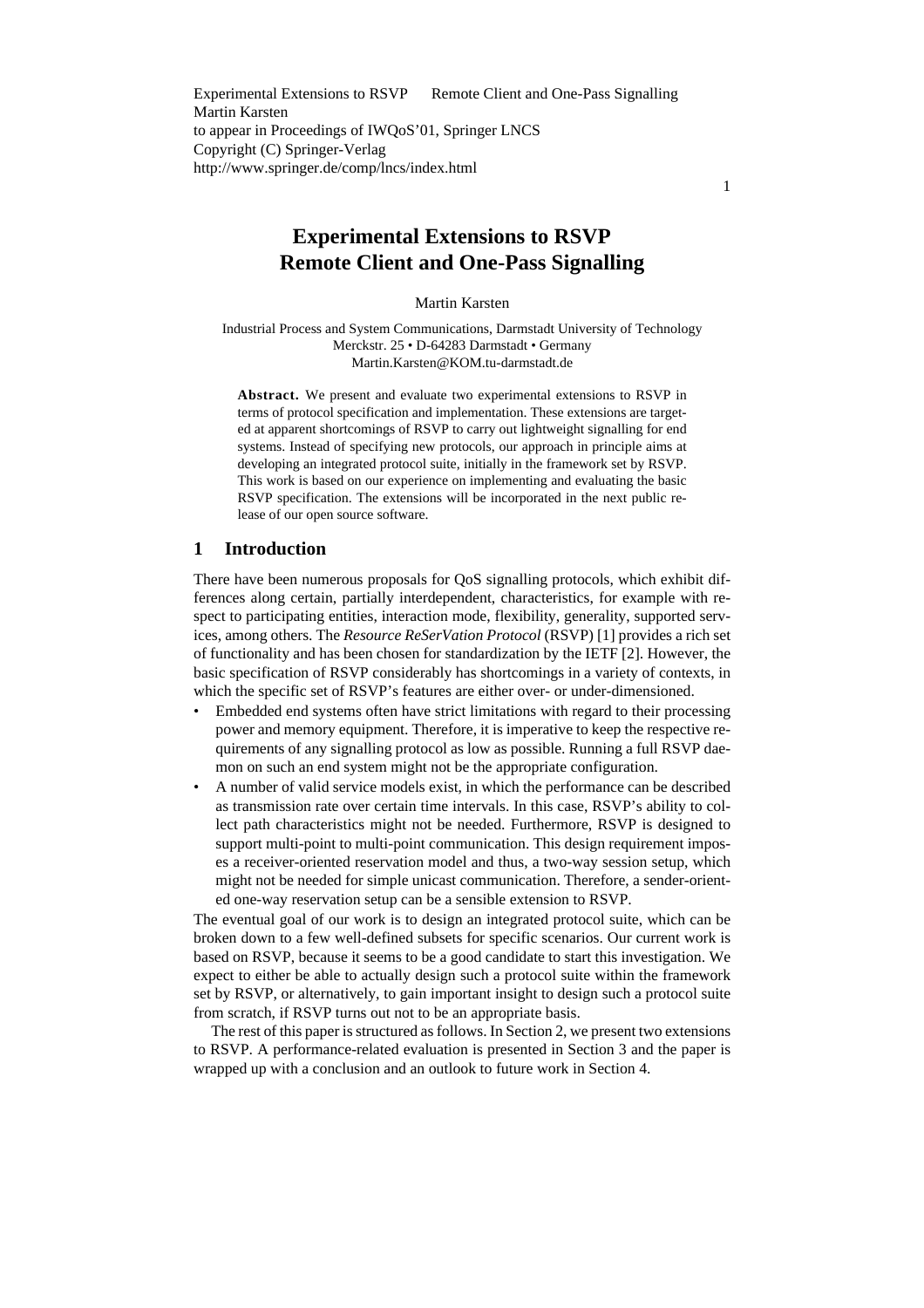## <span id="page-1-0"></span>**2 RSVP Extensions**

As discussed in [Section 1](#page-0-0), there are several circumstances under which the current RSVP specification is improvable to accommodate specific requirements. In this section, we present according protocol extensions for RSVP.

#### **2.1 Remote Clients**

RSVP defines two alternative methods to transmit messages between RSVP-capable nodes. RSVP messages are either transmitted as raw IP packets or using UDP encapsulation [2]. When using UDP encapsulation, packets are addressed to well-defined ports. If multiple clients run on a single end system, this addressing scheme requires a central manager entity (usually the RSVP daemon) to receive and dispatch incoming messages. For outgoing messages, it seems to be possible to use the same port numbers by multiple application processes, but this might not be supported on all platforms. For embedded devices, the effort of running a dedicated RSVP daemon might be prohibitively expensive, even if this daemon does not need the full functionality. An elegant solution is to define additional protocol mechanisms which allow an RSVP daemon running on the first RSVP-capable hop to administer and communicate remotely with a number of clients. These clients in turn only need to implement RSVP stubs and except for the special addressing scheme, participate in the full RSVP signalling procedure. This interaction is shown as *remote API* in Figure 1.



**Fig. 1.** Remote Client Extension

The remote client extension can be realized through a new message type, *InitAPI*, and reusing the LIH field of the RSVP\_HOP object. In the notation of [2], the InitAPI message is defined as follows.

<InitAPI Message> ::= <Common Header> [ <INTEGRITY> ] <SESSION> <RSVP\_HOP>

An additional flag in the SESSION object distinguishes whether a message is used to register or de-register a client. Of course, the detailed representation of protocol elements could be chosen differently, if necessary for any purpose. Both registration and de-registration messages carry the local IP address of the client system as part of the RSVP\_HOP object. The LIH field of this object is used to carry the local UDP port, which is chosen arbitrarily by the clients. Clients communicate to the remote RSVP daemon through a well-known port. In general, from the point of view of the RSVP daemon, a client operates similar to a regular RSVP hop, distinguished only by the registration process and UDP communication. Client registration is done using soft state, i.e.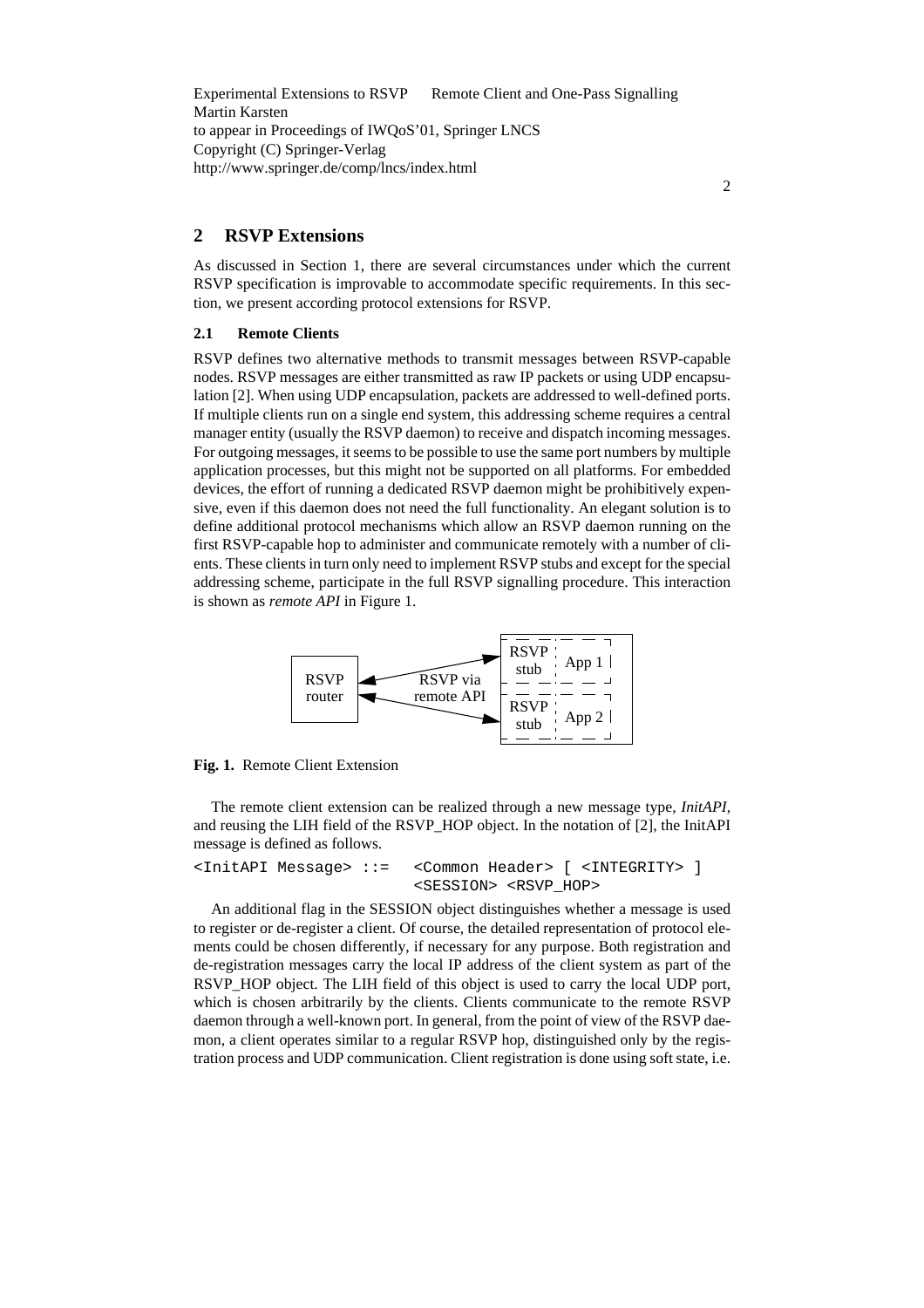3

clients have to regularly refresh their registration, otherwise all respective state is timed out at the RSVP daemon. The periodic refresh is triggered by the RSVP daemon and other protocol messages are not refreshed between the daemon and the client in order to avoid complicated timer management at the client side. The application using the client API can optionally initiate retransmission of requests, if desired. In order to enable end-to-end consensus about established reservations, confirmation messages do not terminate at the daemon as in [2], but are forwarded to the client. Of course, the first-hop RSVP node must be in the path between the client and the other end system. Additionally, the client system is responsible for exerting traffic control on incoming reservation requests and allocating resources. This is identical to regular RSVP processing and even mostly independent of the signalling protocol at all, but rather on the actual link technology and its dimensioning.

#### **2.2 One-Pass Reservations**

In its basic form, RSVP uses a bidirectional message exchange to set up an end-to-end simplex reservation. This procedure is called *one-pass with advertising* (OPWA) [2] and used for the following purposes. In order to support heterogeneous requests from multiple receivers within a multicast group, reservations are requested and established from the receiver to the sender. The advertising phase is needed to route reservation requests along the reverse data path to the sender. Furthermore, to flexibly support a variety of service classes and to enable precise calculation of reservation parameters for delay-bounded services, appropriate data are collected during the advertisement phase and delivered to the receiver.

As discussed in [Section 1](#page-0-0), there are a number of scenarios in which both features are not needed. In such cases, the original OPWA procedure represents an unnecessary signalling overhead for both end systems and intermediate nodes. Additionally, there might be situations where an initial (potentially duplex) reservation establishment by the initiator is desirable as fast as possible, which can later optionally be overridden by appropriate signalling requests from the responder and in turn the initiator. We have designed a true one-pass service establishment mechanism, which allows to handle such situations. It fully interacts with traditional RSVP signalling, such that it is possible to optionally override an initial one-pass reservation with later requests. The operation of a one-pass reservation as duplex request is shown in [Figure 2](#page-3-0). The figure shows the situation for a responder overriding a reservation installed by the initiator. Below, we specify the protocol elements for this extension.

A new message type, *PathResv*, is defined to indicate that reservations based on the transmitted *TSpec* shall be established through the transmission of this message. Other than the message type, the syntax is exactly the same as for a *Path* message. In order to request a duplex reservation, the following object can optionally be added to a PathResv message

#### DUPLEX\_Object ::= <SenderReceivePort> <ReceiverSendPort>

The DUPLEX object carries the reverse port information, assuming that the same transport protocol is used in both directions. Again, this specification can easily be changed or extended, if necessary for any purpose. The duplex extension is only sensible, when symmetric paths can be assumed between two end systems and furthermore,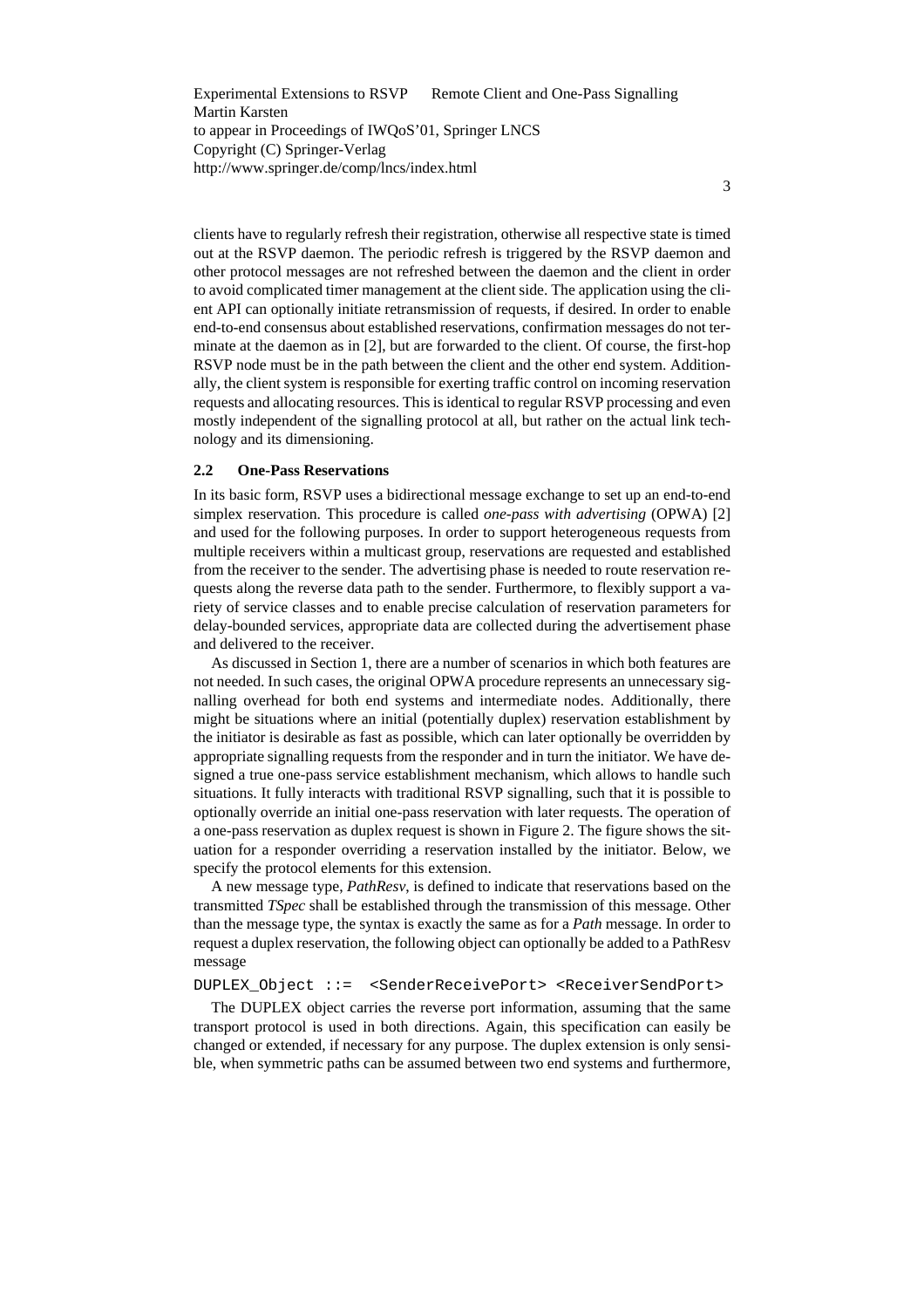<span id="page-3-0"></span>

**Fig. 2.** One-Pass Duplex Request with Subsequent Override

only for unicast communication. Consequently, duplex requests for multicast sessions must be ignored at intermediate nodes.

The advantages of such an extension are quite obvious. First, it reduces signalling complexity for end systems, by offering a one-pass request model without active involvement of the responder. Optionally, a confirmation message could be send back to the initiator, in order to assure the end-to-end service establishment, but we have not implemented that, yet. By reducing the overall signalling effort to a single pass, intermediate nodes are relieved from processing effort, as well, because of fewer total messages. Thereby, this mechanism enables lightweight signalling in the framework of RSVP. These advantages are increased even further when one-pass duplex signalling is employed. Optionally, one-pass session establishment can be overridden by later requests from both initiator and responder. In this case, any state that has been indirectly created through one-pass mechanisms is replaced by regular state. While this usage scenario eventually leads to the same overall signalling costs as using traditional RSVP, it allows for a faster initial session establishment, because only one half of the round-trip is needed. As a side effect, the remote API extension also allows to better integrate legacy and new RSVP-incapable end-systems, because no interaction with low-level system services is needed to port it to such platforms.

#### **3 Evaluation**

The extensions presented in [Section 2](#page-1-0) have been implemented in our RSVP engine [3]. In this section, we present and discuss the consequences of the proposed RSVP extensions. This investigation is focused on performance-related aspects.

#### **3.1 Remote Clients**

In order to evaluate the remote client extension, there is not much virtue in running large scale performance experiments, because in reality, a first-hop RSVP node is less likely to be challenged by requests from a lot of clients. In general, the number of sessions that

4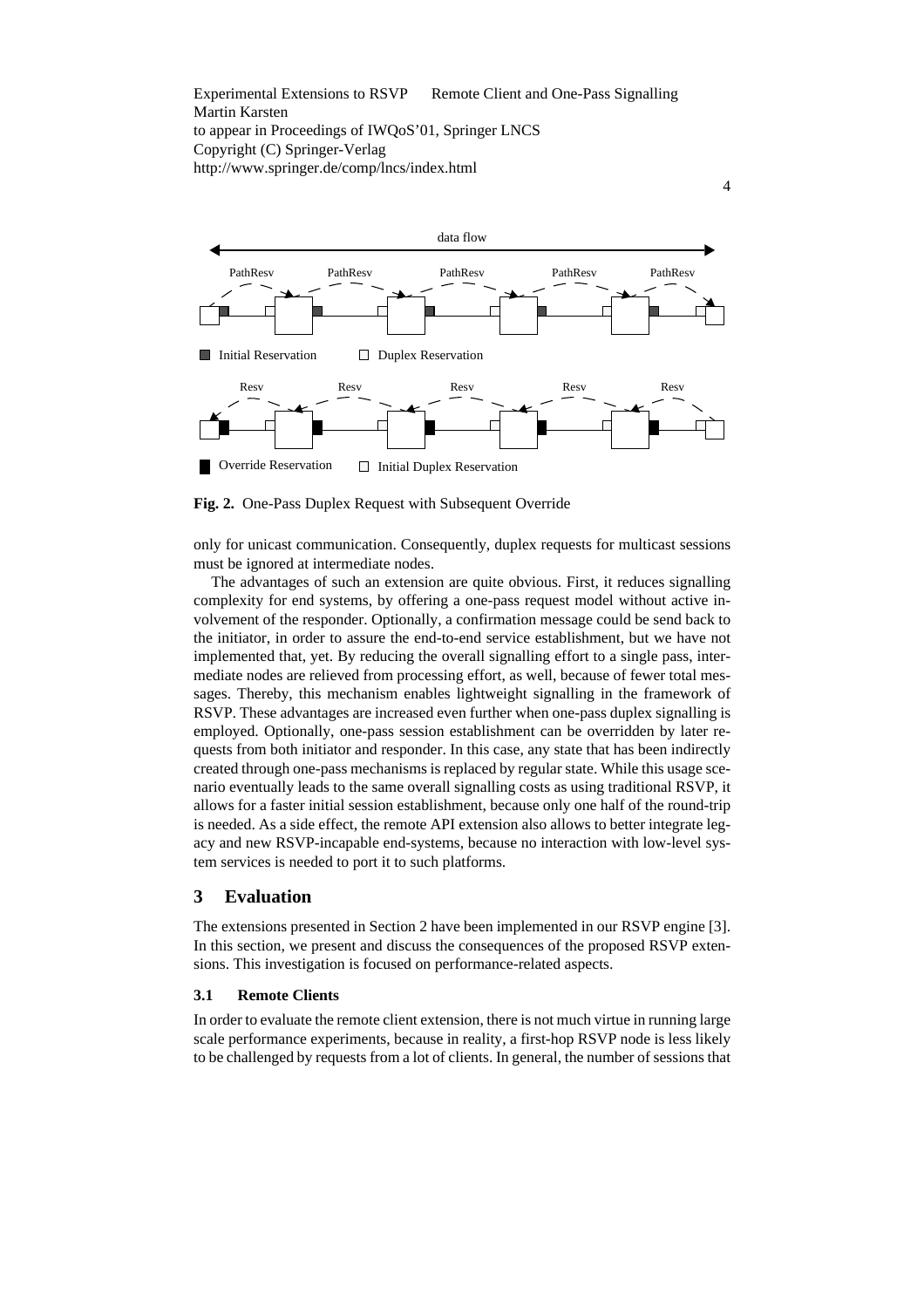5

can be handled with this implementation can be estimated to be in the same order of magnitude than what can be sustained at a regular router. It is more interesting to study the effects of the remote client extensions on actual client applications. We look at two interesting numbers, which give an indication that the usage of the remote client API probably does not constitute a severe difficulty, even on small embedded systems. We have taken a very simple rate-based UDP sender and compiled it with and without using the remote RSVP API. The library has been statically linked and we report the size of executables as well as the size of memory allocation for various platforms.

**Table 1.** Size of Client's Executables and Memory Allocation in Bytes

| Platform     | Linux $2.2$ (Intel) |      | FreeBSD 3.4 (Intel) |       | Solaris 2.6 (Sparc) |       |
|--------------|---------------------|------|---------------------|-------|---------------------|-------|
| Memory Type  | Footprint           | Data | Footprint           | Data  | Footprint           | Data  |
| with RSVP    | 96532               | 980K | 171912              | 1180K | 268736              | 1832K |
| without RSVP | 12488               | 904K | 83368               | 1016K | 141736              | 1648K |
| Delta (RSVP) | 84044               | 76K  | 88544               | 164K  | 127000              | 184K  |

These results listed in Table 1 remain to be interpreted in the context of real embedded systems, but bearing in mind that the example client is a very simple program consisting of less than 300 lines of code, it can be concluded from these numbers that the increase in executable size and memory allocation due to enabling RSVP capability does not seem prohibitively expensive.

#### **3.2 One-Pass RSVP Signalling**

In this section, we report a series of experiments comparing the performance of traditional RSVP signalling with one-pass signalling. Because our RSVP implementation is continually worked on and improved, we report new numbers for traditional signalling, instead of taking them from [4]. All experiments are carried out in the same environment as reported in [4], namely a topology of 450MHz standard Pentium III based PCs running FreeBSD 3.4. For all experiments, we generate a number of sessions and then periodically create and delete sessions in order to simulate an average lifetime of 4 minutes. In all experiments, we report the worst-case CPU processing load and memory allocation at intermediate nodes. Each experiment has run for several minutes and the CPU load number has always stabilized around a value smaller than the peak load. There are no memory leaks in our software, such that the memory allocation remains stable for a given number of flows, as well.

The performance figures for traditional RSVP signalling can be found i[n Table 2](#page-5-0). Although there are slight differences to the earlier numbers reported in [4], it can be concluded that the results are quite similar in their essence. The main difference is given by a decreased variable memory allocation per flow of approximately 1450 bytes, compared to approximately 1850 bytes reported in [4]. In order to evaluate the one-pass reservation mechanism, the same experiment has been run, but employing the one-pass reservation scheme. The results are given in T[able 2, a](#page-5-0)s well.